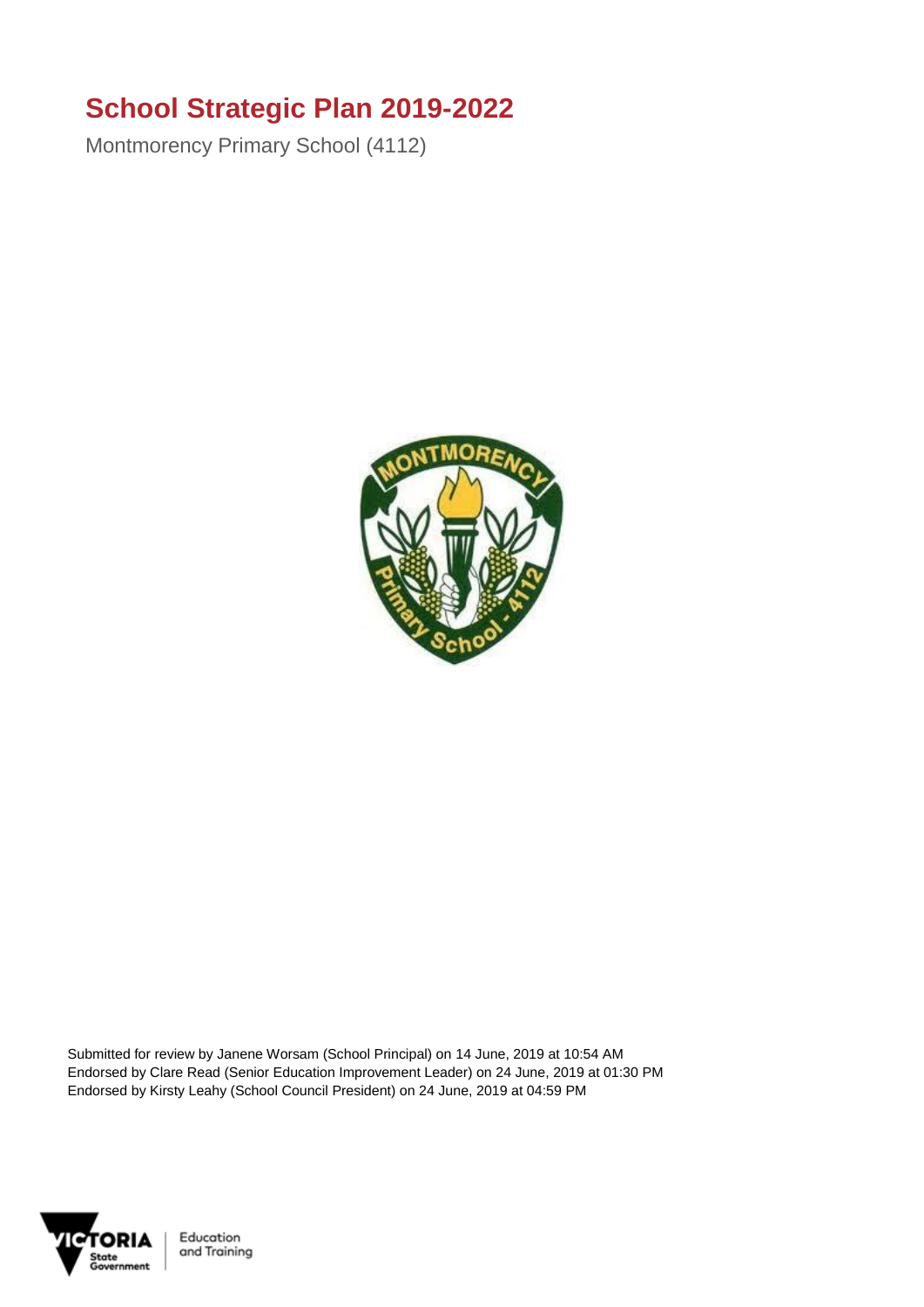## **School Strategic Plan - 2019-2022**

Montmorency Primary School (4112)

| <b>School vision</b>      | To provide a safe, supportive and positive environment embodying quality learning opportunities in order to maximise academic,<br>social and community potential. We value positive, challenging and rich learning experiences which will assist in the development of<br>curious and resilient learners.                                                                                                                                                                                                                                                                                                                                                                                                                                                                                                                                                                                                                                                                                                                                                                                                                                                                                                                                                                                                                                                                                                                                                                                                                                                                                                                                                                                                                                                                                                                                                                                                                             |
|---------------------------|---------------------------------------------------------------------------------------------------------------------------------------------------------------------------------------------------------------------------------------------------------------------------------------------------------------------------------------------------------------------------------------------------------------------------------------------------------------------------------------------------------------------------------------------------------------------------------------------------------------------------------------------------------------------------------------------------------------------------------------------------------------------------------------------------------------------------------------------------------------------------------------------------------------------------------------------------------------------------------------------------------------------------------------------------------------------------------------------------------------------------------------------------------------------------------------------------------------------------------------------------------------------------------------------------------------------------------------------------------------------------------------------------------------------------------------------------------------------------------------------------------------------------------------------------------------------------------------------------------------------------------------------------------------------------------------------------------------------------------------------------------------------------------------------------------------------------------------------------------------------------------------------------------------------------------------|
| <b>School values</b>      | The values which form the basis of our whole school community actions are: Learning, Friendship, Safety and Respect. Our school<br>values are the principles that guide all that we do to improve student learning.                                                                                                                                                                                                                                                                                                                                                                                                                                                                                                                                                                                                                                                                                                                                                                                                                                                                                                                                                                                                                                                                                                                                                                                                                                                                                                                                                                                                                                                                                                                                                                                                                                                                                                                   |
| <b>Context challenges</b> | Montmorency Primary School is a medium sized primary school located in the centre of Montmorency.<br>The school provides an approved curriculum framework: Foundation–Year 6, based on the Victorian Curriculum. Classroom teachers<br>and specialists plan differentiated activities and effectively use student data to ensure programs provide rigour and challenge.<br>Specialist programs include Visual and Performing Arts, Music, Physical Education, Japanese and the Stephanie Kitchen Garden<br>program.<br>Information and Communication Technology (ICT) includes access (1:2 ratio) to iPads in Foundation to Year 2 and Notebook<br>computers in Years 3-6. Every classroom is equipped with a large screen television with network access. Digital technology learning<br>is scheduled into all class timetables Foundation to Year 6 as a tool to support the learning.<br>MPS will continue to promote learner agency amongst our students in the aim to encourage metacognition and inquiring minds. Staff<br>at MPS will aim to grow independent and curious citizens as we continue to focus on the implementation of the Framework for<br>Improving Student Outcomes, pursuing the four priority areas and six initiatives.<br>A number of initiatives have been introduced to focus on building positive and caring relationships, including: lunchtime clubs (for<br>example: colouring, art, yoga, coding, origami, board games, dance and drama), whole school cross–age activities and daily<br>mindfulness and gratitude practices.<br>In 2017, MPS became a Lead School in the Respectful Relationships Program and in 2019, the school formed a partnership with<br>The Resilience Project. These programs will continue to be embedded throughout the Strategic Plan period.<br>Parents have a range of opportunities to be involved in the school including membership on School Council and relevant |
|                           | subcommittees, Parents and Friends Association and Parent Classroom/Kitchen/Garden helpers. Parent involvement is encouraged                                                                                                                                                                                                                                                                                                                                                                                                                                                                                                                                                                                                                                                                                                                                                                                                                                                                                                                                                                                                                                                                                                                                                                                                                                                                                                                                                                                                                                                                                                                                                                                                                                                                                                                                                                                                          |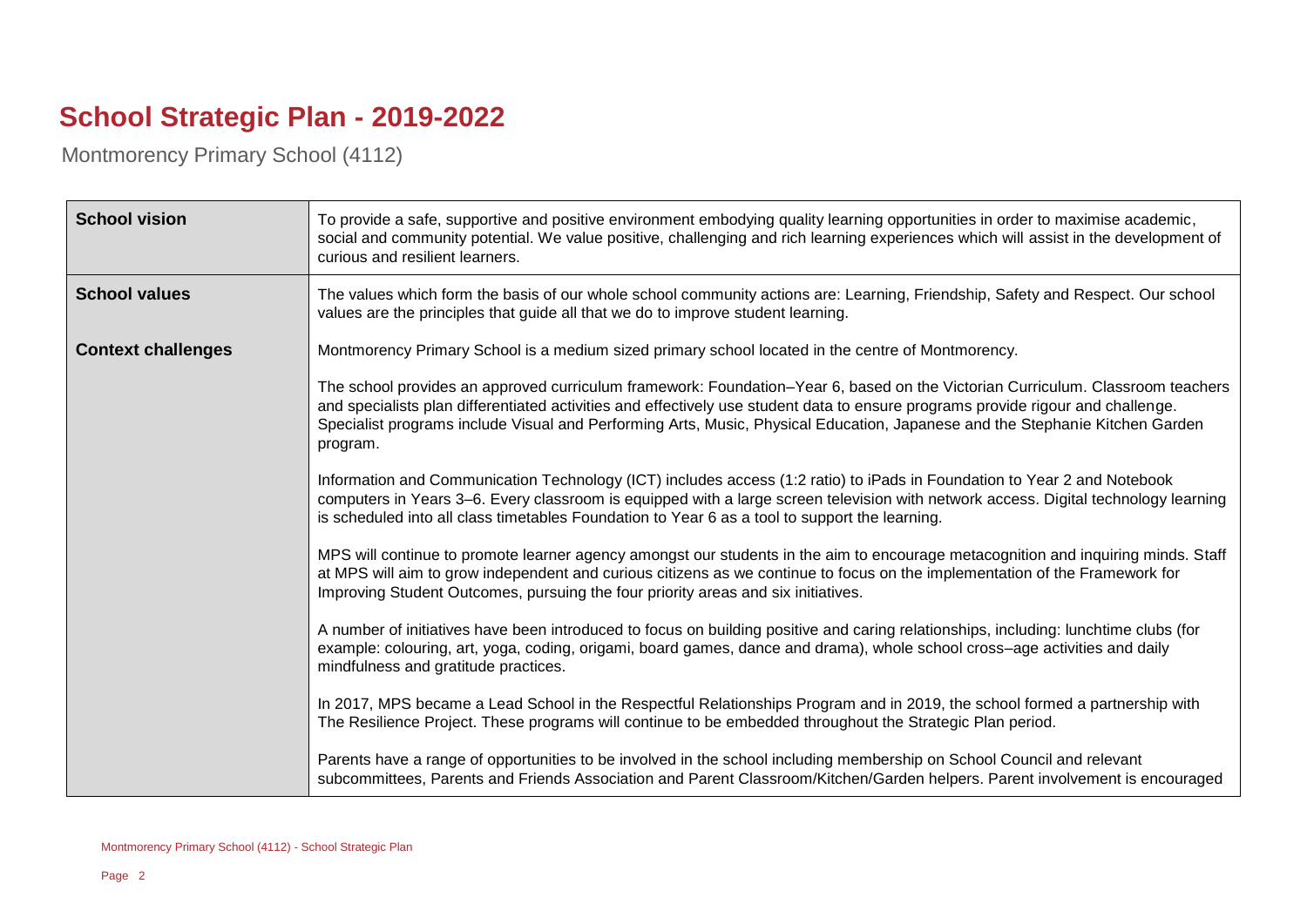|                             | to support both curricular and extra-curricular programs and in learning-at-home approaches.                                                                                                                                                                                                                                                                                                                                                                                                                                                                                                                                                                                                                                                                                                                                                                                                                                                                                                                                                                                                                                                                                                                                                                                                                                                                                                                                                                                                                                                                                                                                                           |
|-----------------------------|--------------------------------------------------------------------------------------------------------------------------------------------------------------------------------------------------------------------------------------------------------------------------------------------------------------------------------------------------------------------------------------------------------------------------------------------------------------------------------------------------------------------------------------------------------------------------------------------------------------------------------------------------------------------------------------------------------------------------------------------------------------------------------------------------------------------------------------------------------------------------------------------------------------------------------------------------------------------------------------------------------------------------------------------------------------------------------------------------------------------------------------------------------------------------------------------------------------------------------------------------------------------------------------------------------------------------------------------------------------------------------------------------------------------------------------------------------------------------------------------------------------------------------------------------------------------------------------------------------------------------------------------------------|
| Intent, rationale and focus | Raising achievement and improving learning growth in Mathematics, English and Inquiry will be a continued focus. Key improvement<br>strategies and current effective practices in the following areas will support this focus:<br>. Whole school approach to curriculum planning and differentiated teaching and learning protocols<br>• Development of teacher capability to support consistency of curriculum delivery, detailed data analysis and effective moderation of<br>teacher judgement of student learning outcomes<br>• Teacher usage of High Impact Teaching Strategies<br>• Embedding feedback, reflection and coaching within our teaching practice<br>Over the course of the new strategic plan, MPS will work towards increased student voice to influence decisions about learning,<br>whereby students will work to become advocates and active agents in shaping their learning. This focus which is underpinned by key<br>improvement strategies, to increase effective practices which:<br>• Create a collaborative learning environment that is responsive to student needs and aspirations<br>• Expand student choice of learning goals, activities, duration and in opportunities to be challenged<br>• Enhance students' capacity as curious, motivated, self-regulating and resilient learners<br>• Strengthen social and emotional learning approaches to build students' self-management and awareness, empathy and<br>relationship skills<br>• Extend the whole school focus upon curiosity and achievement by enabling students to think explicitly about their learning and to<br>evaluate and describe their progress |

 $\overline{\phantom{a}}$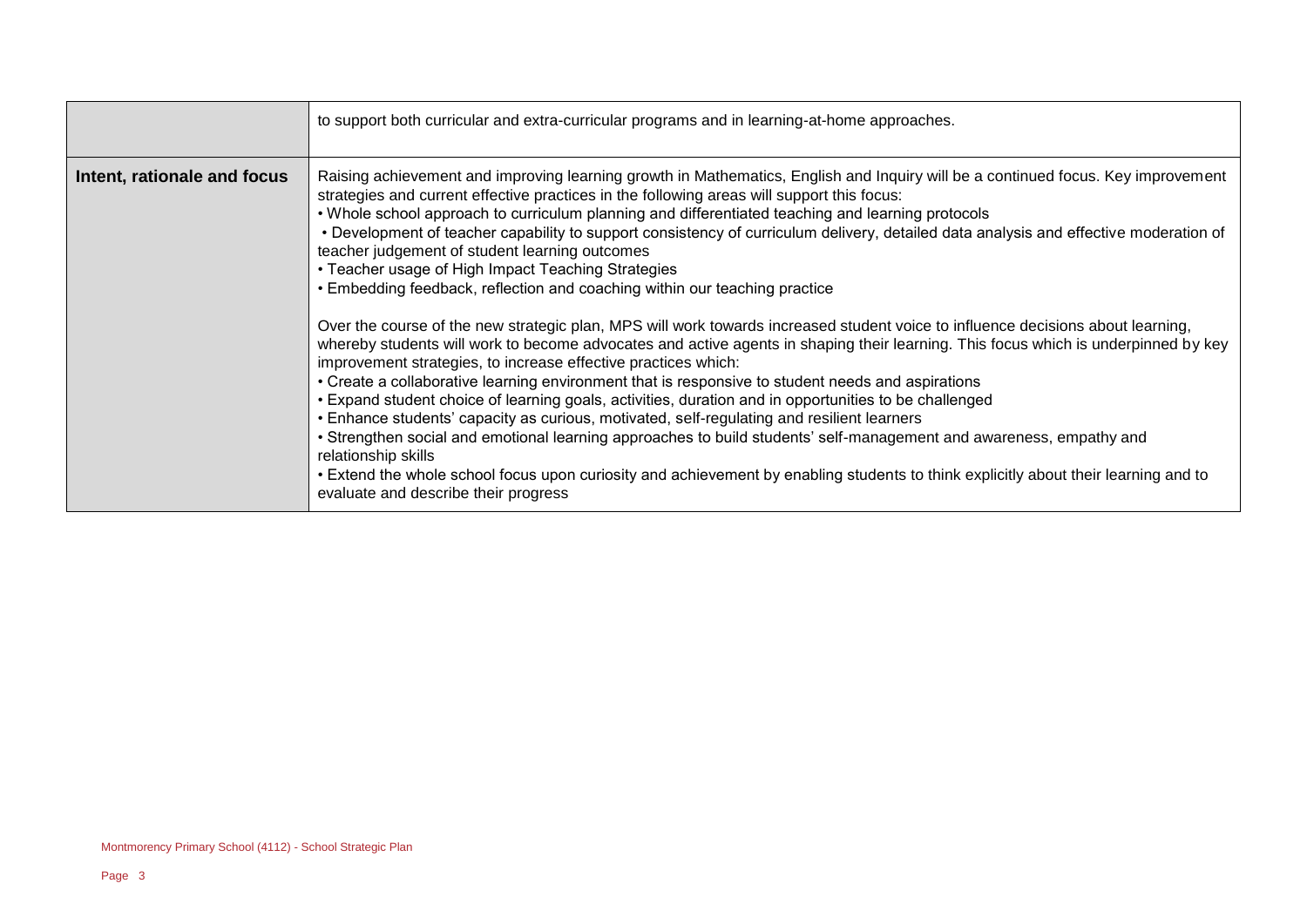## **School Strategic Plan - 2019-2022**

Montmorency Primary School (4112)

 $\overline{ }$ 

| Goal 1     | Raise achievement and improve learning growth in Literacy and Numeracy for all students   |
|------------|-------------------------------------------------------------------------------------------|
| Target 1.1 | <b>NAPLAN</b>                                                                             |
|            | High relative growth 3-5 to be:                                                           |
|            | • Numeracy: from 9.5% in 2018 to above 25% in 2022                                        |
|            | • Reading: from 19% in 2018 to above 25% in 2022                                          |
|            | • Writing: from 25% in 2018 to above 25% in 2022                                          |
|            | Low relative growth 3-5 to be:                                                            |
|            | • Numeracy: from 38.1% in 2018 to be 25% or lower in 2022                                 |
|            | • Reading: from 28.6% in 2018 to be 25% or lower in 2022                                  |
|            | • Writing: from 29.4% in 2017 to be 25% or lower in 2022                                  |
|            |                                                                                           |
| Target 1.2 | The percentage of students (Foundation–Year 6 average) assessed above expectations to be: |
|            | • Reading: from 45.8% in 2018 to 55% in 2022                                              |
|            | • Writing: from 22.8% in 2018 to 25% in 2022                                              |
|            | • Speaking and Listening from 11.32% in 2018 to 40% in 2022                               |
|            | • Number and Algebra from 27.4% in 2018 to 40% in 2022                                    |
|            | • Measurement and Geometry from 18.9% in 2018 to 40% in 2022                              |
|            | • Statistics and Probability from 12.14% in 2018 to 40% in 2022                           |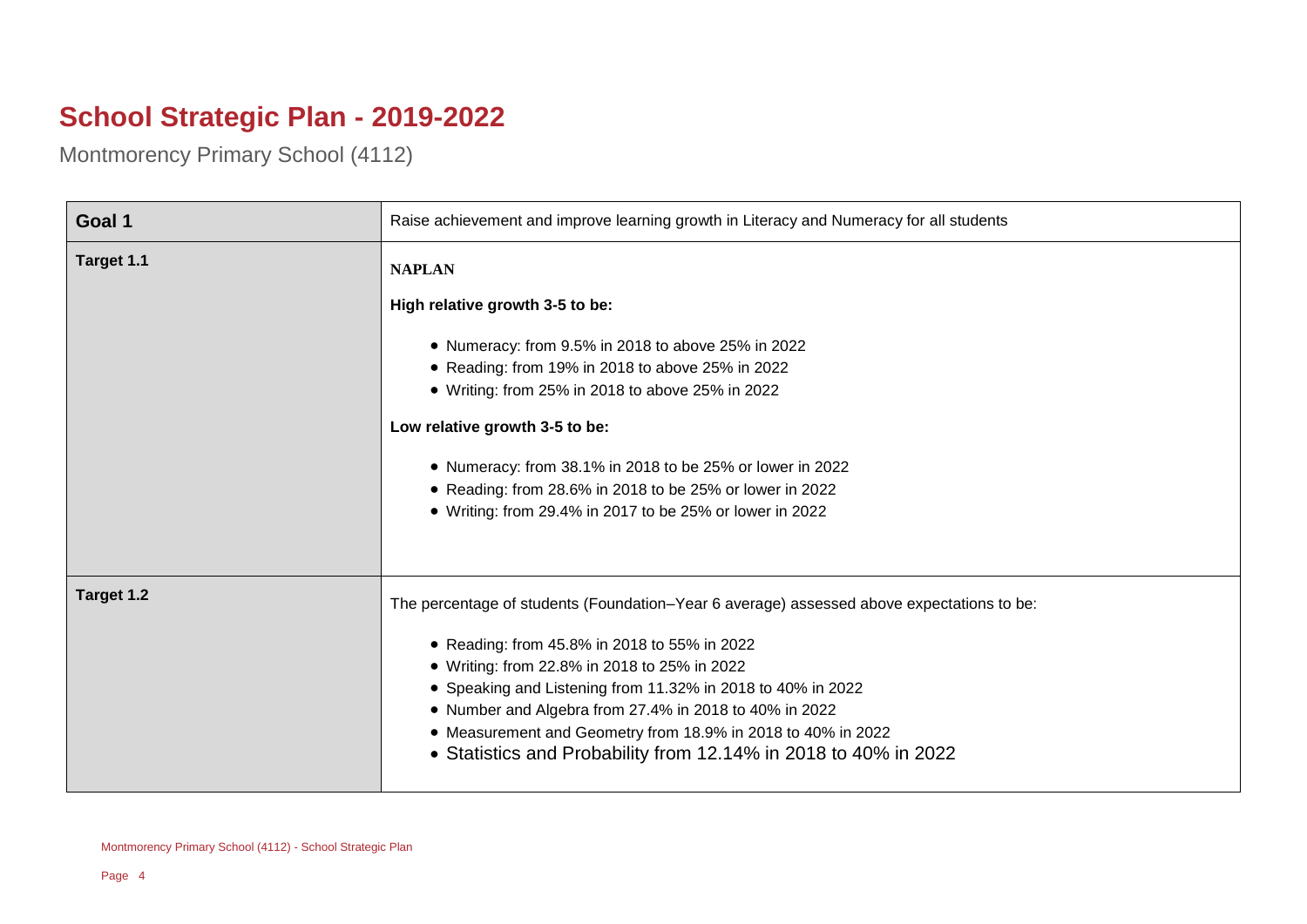| Target 1.3                                                                               | Variables in the SSS to reflect the following endorsement:<br>• Understand formative assessment: from 67% in 2018 to 80% in 2022<br>• Understand how to analyse data: from 67% in 2018 to 80% in 2022<br>• Moderate assessment tasks together: from 60% in 2018 to 80% in 2022<br>• Use data for curriculum planning: from 67% in 2018 to 80% in 2022 |
|------------------------------------------------------------------------------------------|-------------------------------------------------------------------------------------------------------------------------------------------------------------------------------------------------------------------------------------------------------------------------------------------------------------------------------------------------------|
| <b>Key Improvement Strategy 1.a</b><br>Evidence-based high-impact teaching<br>strategies | Continue to build the instructional practice of every teacher by further clarifying, documenting and implementing whole-<br>school approaches to teaching and learning                                                                                                                                                                                |
| <b>Key Improvement Strategy 1.b</b><br>Curriculum planning and assessment                | Further enhance data literacy through participation in the DET PLCs initiative (CPA)                                                                                                                                                                                                                                                                  |
| <b>Key Improvement Strategy 1.c</b><br>Curriculum planning and assessment                | Enhance curriculum planning through the development and implementation of a learning continua in English and<br><b>Mathematics</b>                                                                                                                                                                                                                    |
| Goal 2                                                                                   | Enhance the intellectual engagement of all students                                                                                                                                                                                                                                                                                                   |
| Target 2.1                                                                               | Variables in the AToSS to reflect the following percentage of positive student responses:<br>• Student voice and agency: from 58% in 2018 to 85% in 2022                                                                                                                                                                                              |
| Target 2.2                                                                               | Variables in the SSS to reflect the following endorsement:                                                                                                                                                                                                                                                                                            |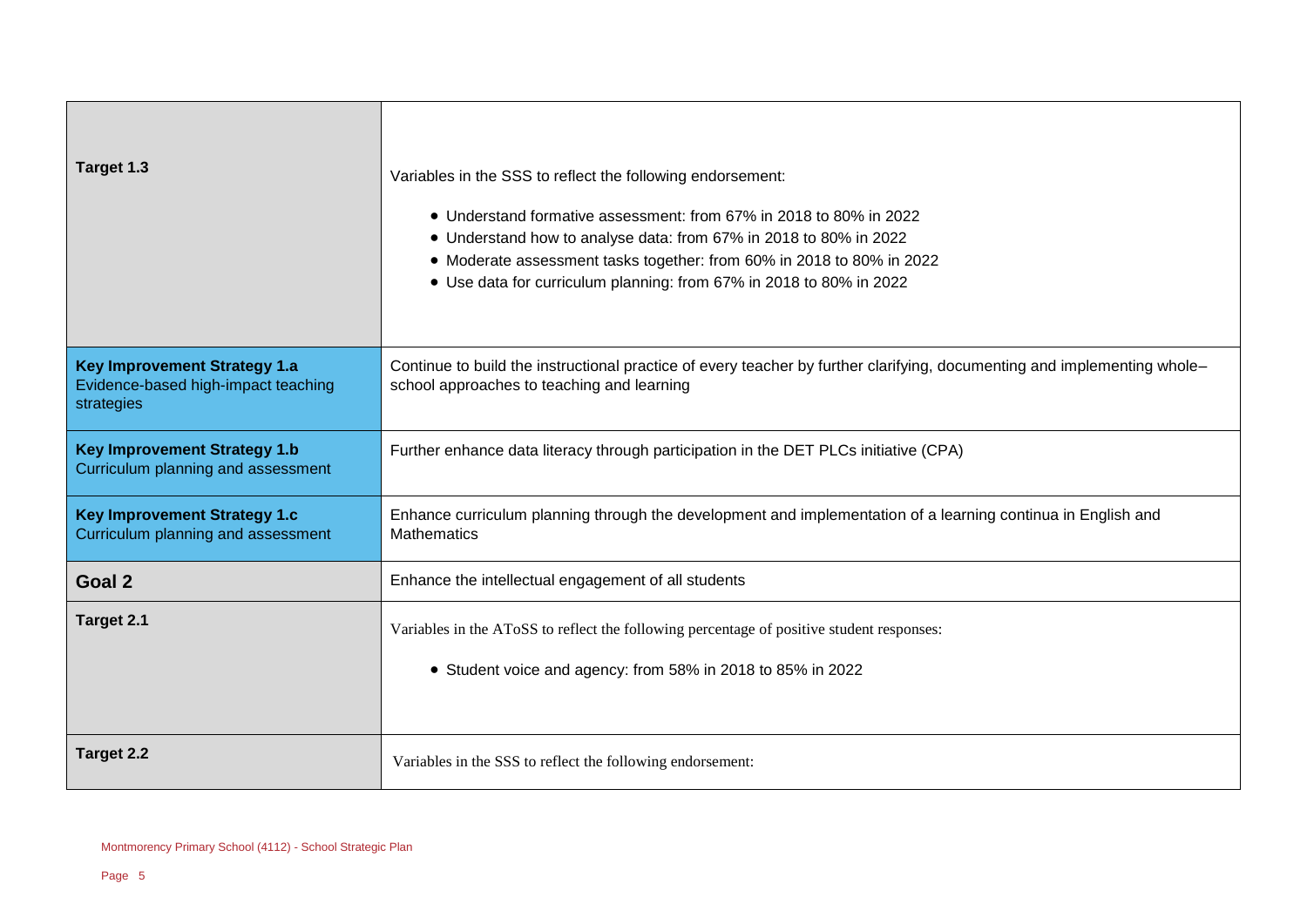|                                                                                          | • Use student feedback to improve practice: from 60% in 2018 to 85% in 2022                                                                                                                                       |
|------------------------------------------------------------------------------------------|-------------------------------------------------------------------------------------------------------------------------------------------------------------------------------------------------------------------|
| Key Improvement Strategy 2.a<br>Empowering students and building school<br>pride         | To enhance teacher capability to provide opportunities for students to exercise authentic agency in their learning                                                                                                |
| <b>Key Improvement Strategy 2.b</b><br>Evidence-based high-impact teaching<br>strategies | Enhance feedback to students from teachers, and to teachers from students                                                                                                                                         |
| Goal 3                                                                                   | Develop highly motivated, creative and adaptive students who can contribute to, and benefit from, a stimulating 21st<br>Century learning environment                                                              |
| Target 3.1                                                                               | Variables in the AToSS to reflect the following percentage of positive student responses:<br>• Stimulated learning: from 72% in 2018 to 90% in 2022<br>• Motivation and Interest: from 77% in 2018 to 90% in 2022 |
| Target 3.2                                                                               | Variables in the SSS to reflect the following endorsement:<br>• Focus learning on real life problems: from 80% in 2018 to 90% in 2022                                                                             |
| Key Improvement Strategy 3.a<br>Intellectual engagement and self-<br>awareness           | Revisit, enhance and refine the school's inquiry approach                                                                                                                                                         |